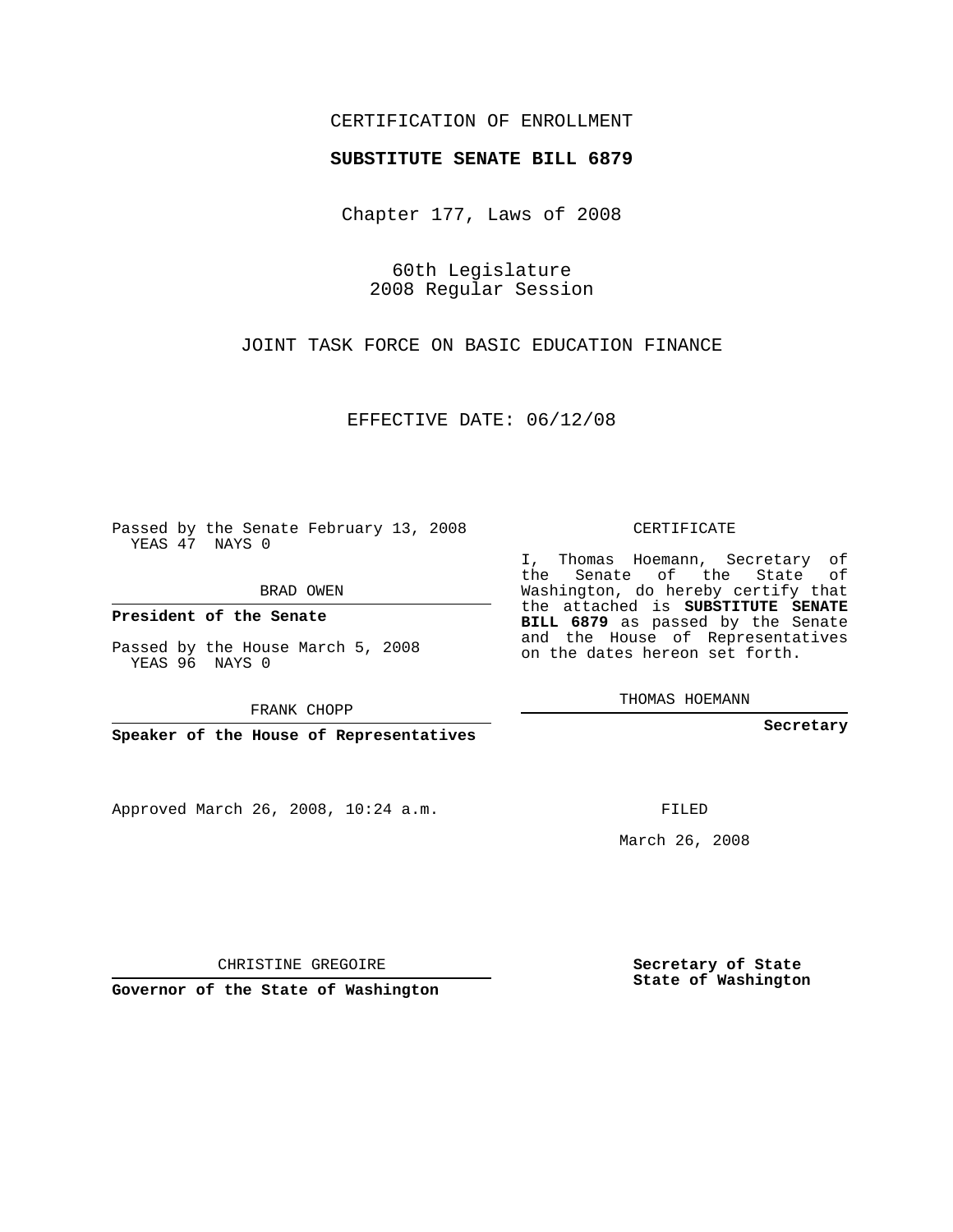# **SUBSTITUTE SENATE BILL 6879** \_\_\_\_\_\_\_\_\_\_\_\_\_\_\_\_\_\_\_\_\_\_\_\_\_\_\_\_\_\_\_\_\_\_\_\_\_\_\_\_\_\_\_\_\_

\_\_\_\_\_\_\_\_\_\_\_\_\_\_\_\_\_\_\_\_\_\_\_\_\_\_\_\_\_\_\_\_\_\_\_\_\_\_\_\_\_\_\_\_\_

Passed Legislature - 2008 Regular Session

## **State of Washington 60th Legislature 2008 Regular Session**

**By** Senate Early Learning & K-12 Education (originally sponsored by Senators McAuliffe, Tom, McDermott, and Rasmussen)

READ FIRST TIME 02/08/08.

1 AN ACT Relating to the joint task force on basic education finance; and amending 2007 c 399 s 2 (uncodified).

BE IT ENACTED BY THE LEGISLATURE OF THE STATE OF WASHINGTON:

 **Sec. 1.** 2007 c 399 s 2 (uncodified) is amended to read as follows: (1) The joint task force on basic education finance established under this section, with research support from the Washington state institute for public policy, shall review the definition of basic education and all current basic education funding formulas, develop options for a new funding structure and all necessary formulas, and propose a new definition of basic education that is realigned with the new expectations of the state's education system as established in the November 2006 final report of the Washington learns steering committee and the basic education provisions established in chapter 28A.150 RCW. In light of recent court decisions, the task force shall specifically consider issues related to equalizing school employee salary allocations among school districts. By December 1, 2008, the task force shall report to the appropriate committees of the legislature on all of the information required under this subsection.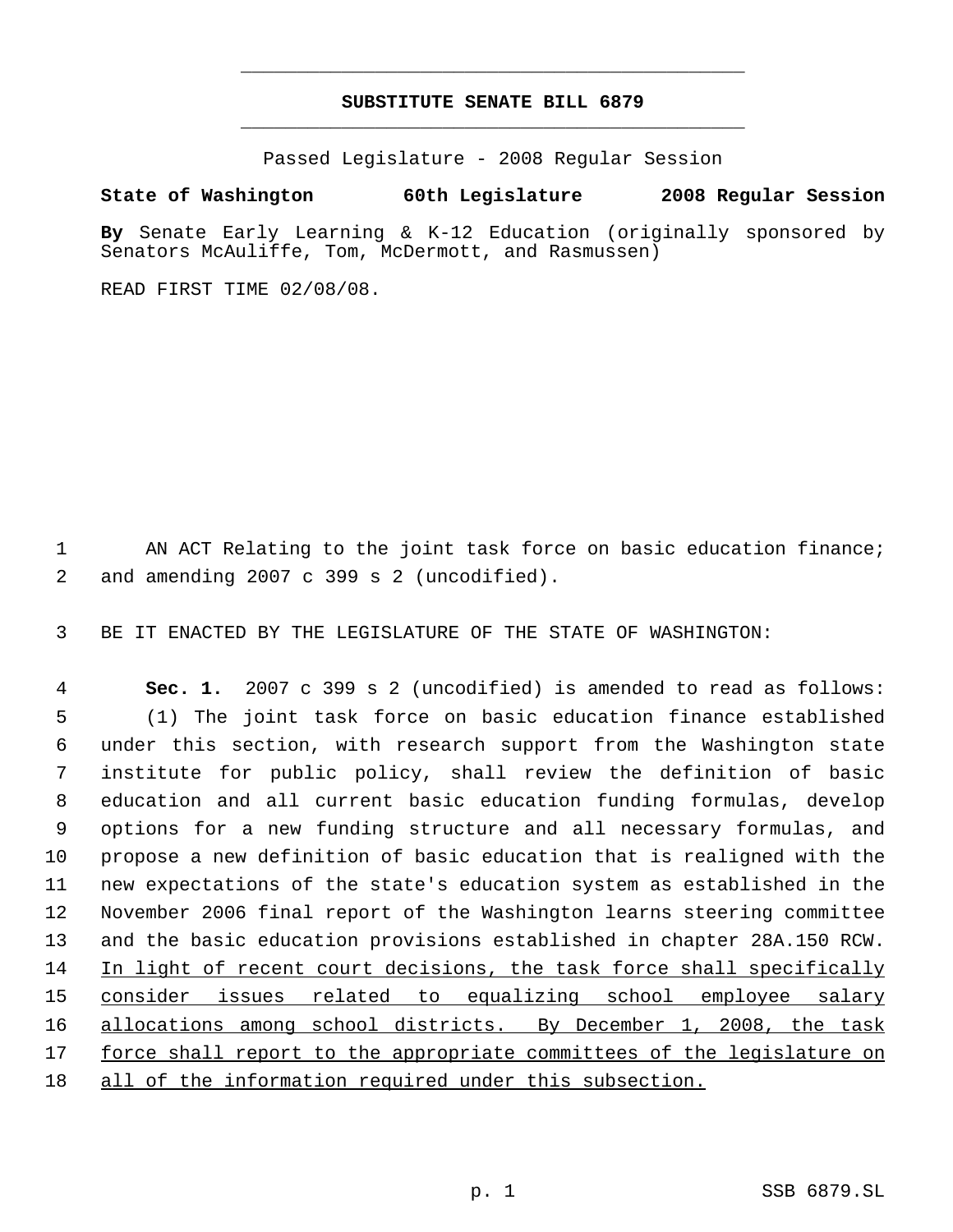(2) The joint task force on basic education finance shall consist of fourteen members:

 (a) A chair of the task force with experience with Washington finance issues including knowledge of the K-12 funding formulas, 5 appointed by the governor;

 (b) Eight legislators, with two members from each of the two largest caucuses of the senate appointed by the president of the senate and two members from each of the two largest caucuses of the house of representatives appointed by the speaker of the house of representatives;

 (c) A representative of the governor's office or the office of financial management, designated by the governor;

 (d) The superintendent of public instruction or the superintendent's designee; and

15 (e) Three individuals with significant experience with Washington K-12 finance issues, including the use and application of the current basic education funding formulas, appointed by the governor. Each of the two largest caucuses of the house of representatives and the senate may submit names to the governor for consideration.

 (3) In conducting research directed by the task force and developing options for consideration by the task force, the Washington state institute for public policy shall consult with stakeholders and experts in the field. The institute may also request assistance from the legislative evaluation and accountability program committee, the office of the superintendent of public instruction, the office of financial management, the house office of program research, and senate committee services.

 (4) In developing recommendations, the joint task force shall review and build upon the following:

 (a) Reports related to K-12 finance produced at the request of or as a result of the Washington learns study, including reports completed for or by the K-12 advisory committee;

(b) High-quality studies that are available; and

 (c) Research and evaluation of the cost-benefits of various K-12 programs and services developed by the institute as directed by the legislature in section 607(15), chapter 372, Laws of 2006.

 (5) The Washington state institute for public policy shall provide the following reports to the joint task force: